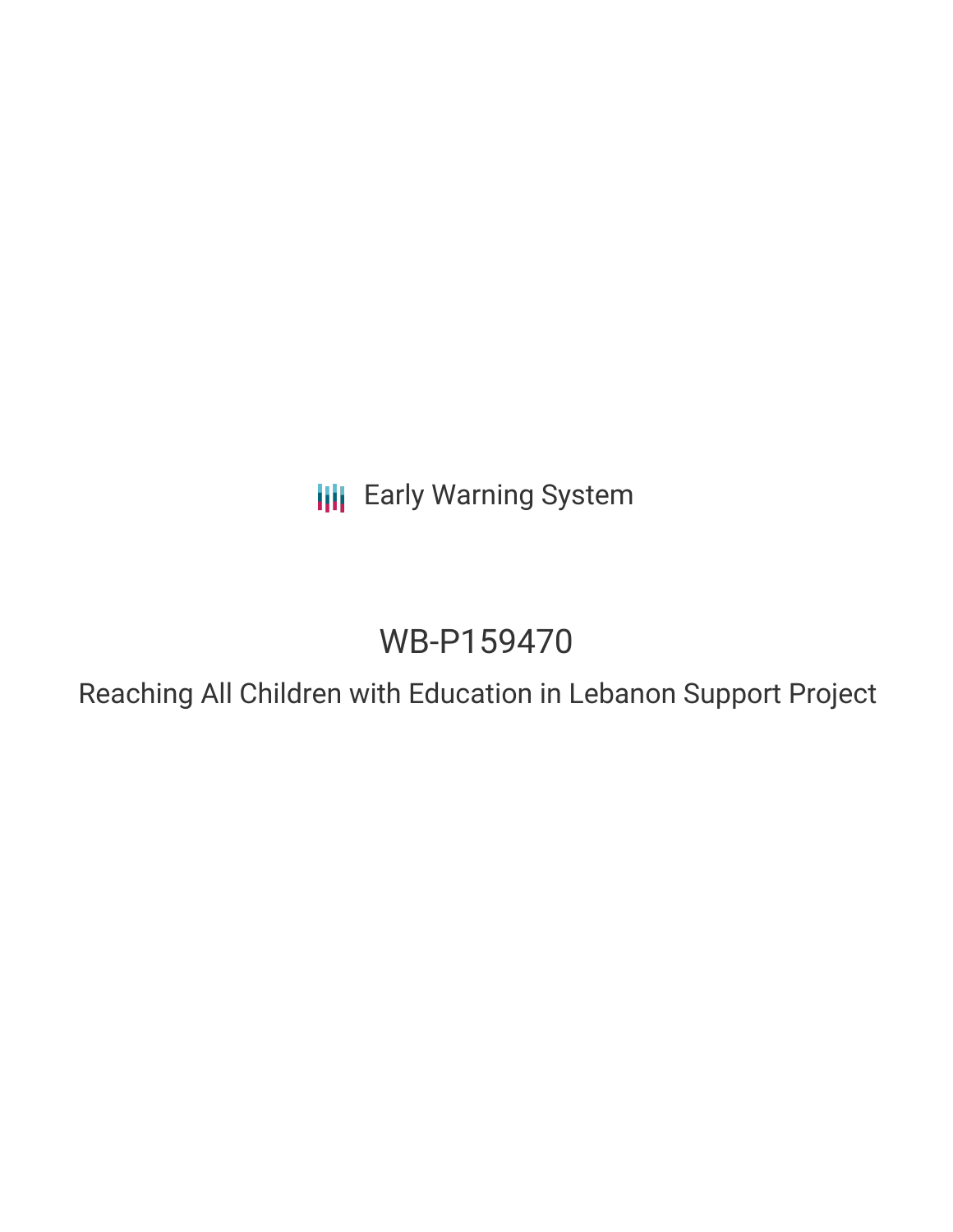

#### **Quick Facts**

| <b>Countries</b>               | Lebanon                            |
|--------------------------------|------------------------------------|
| <b>Financial Institutions</b>  | World Bank (WB)                    |
| <b>Status</b>                  | Active                             |
| <b>Bank Risk Rating</b>        | B                                  |
| <b>Voting Date</b>             | 2016-09-27                         |
| <b>Borrower</b>                | Ministry of Finance                |
| <b>Sectors</b>                 | Construction, Education and Health |
| <b>Investment Type(s)</b>      | Loan                               |
| <b>Investment Amount (USD)</b> | \$100.00 million                   |
| <b>Project Cost (USD)</b>      | \$234.00 million                   |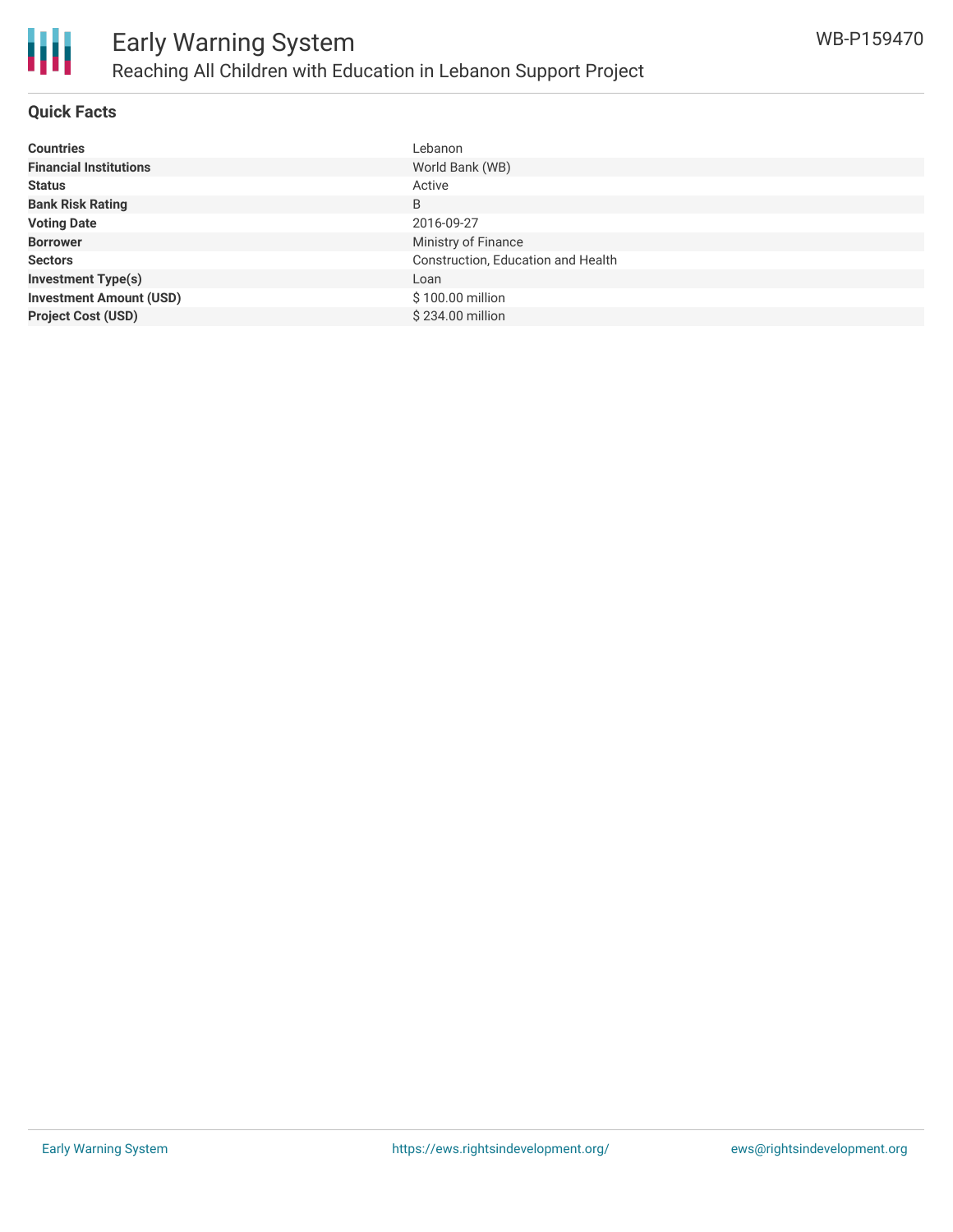

## **Project Description**

The development objective of the Support to Reaching All Children with Education (RACE 2) Program for Results Project for Lebanon is to promote equitable access to education services, enhance quality of student learning, and strengthen the education systems in the Recipient's education sector in response to the protracted refugee crisis. Lebanon's education system is governed principally by two entities: Ministry of Education and Higher Education (MEHE) and Center for Educational Research and Development (CERD). MEHE is responsible for overseeing the overall education sector, from the approval of national policies to the provision of service delivery in public schools, as well as regulation of private schools and other education service providers. CERD, an autonomous agency under the custodial authority of MEHE, is responsible for strategic planning nationwide, at the pre-university level.The RACE 2 program aims to achieve three outcomes and nine outputs that are structured around three pillars: i) Equitable Access, ii) Enhanced Quality, and iii) Strengthened Systems.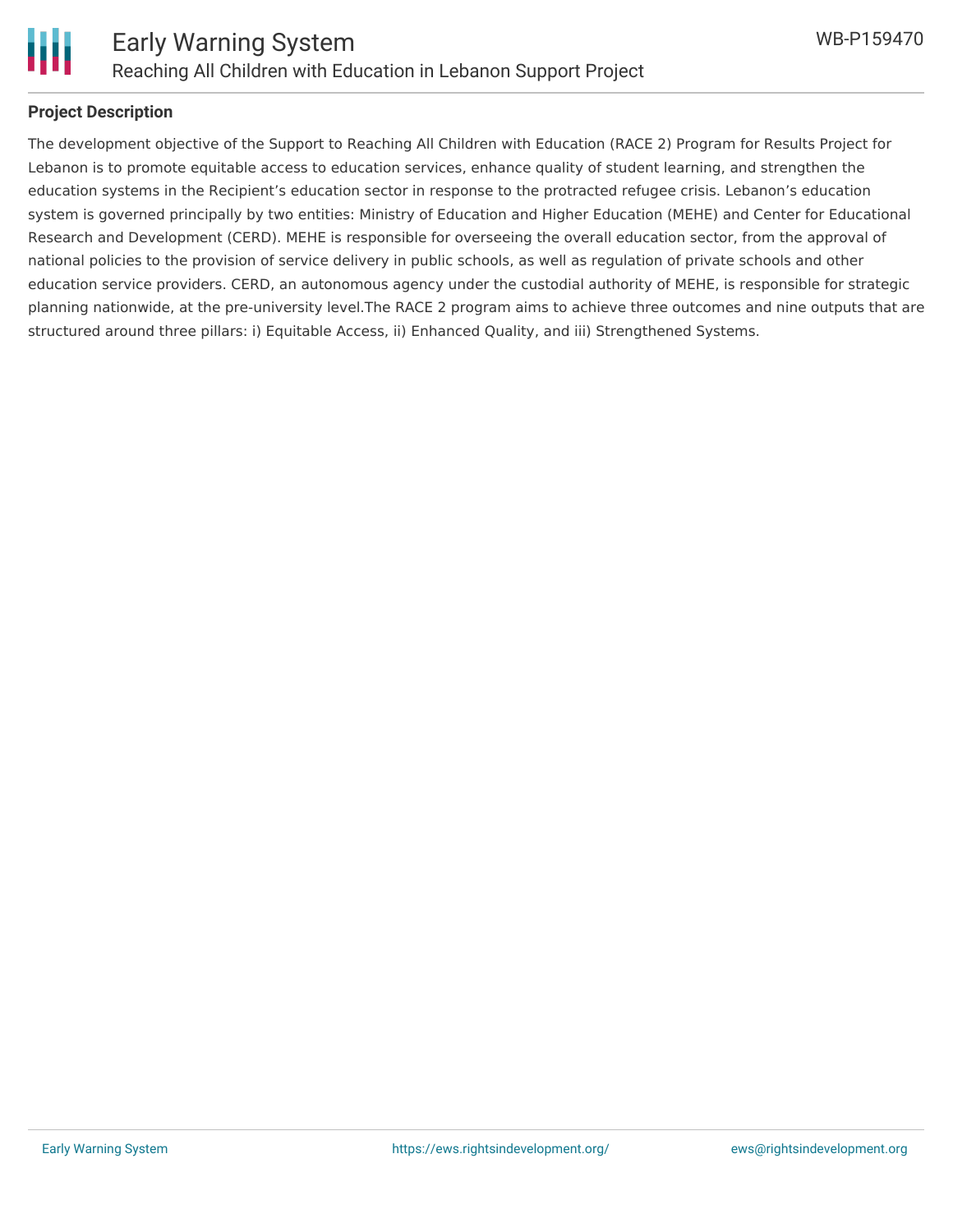

## **Investment Description**

World Bank (WB)

This is a Program for Results loan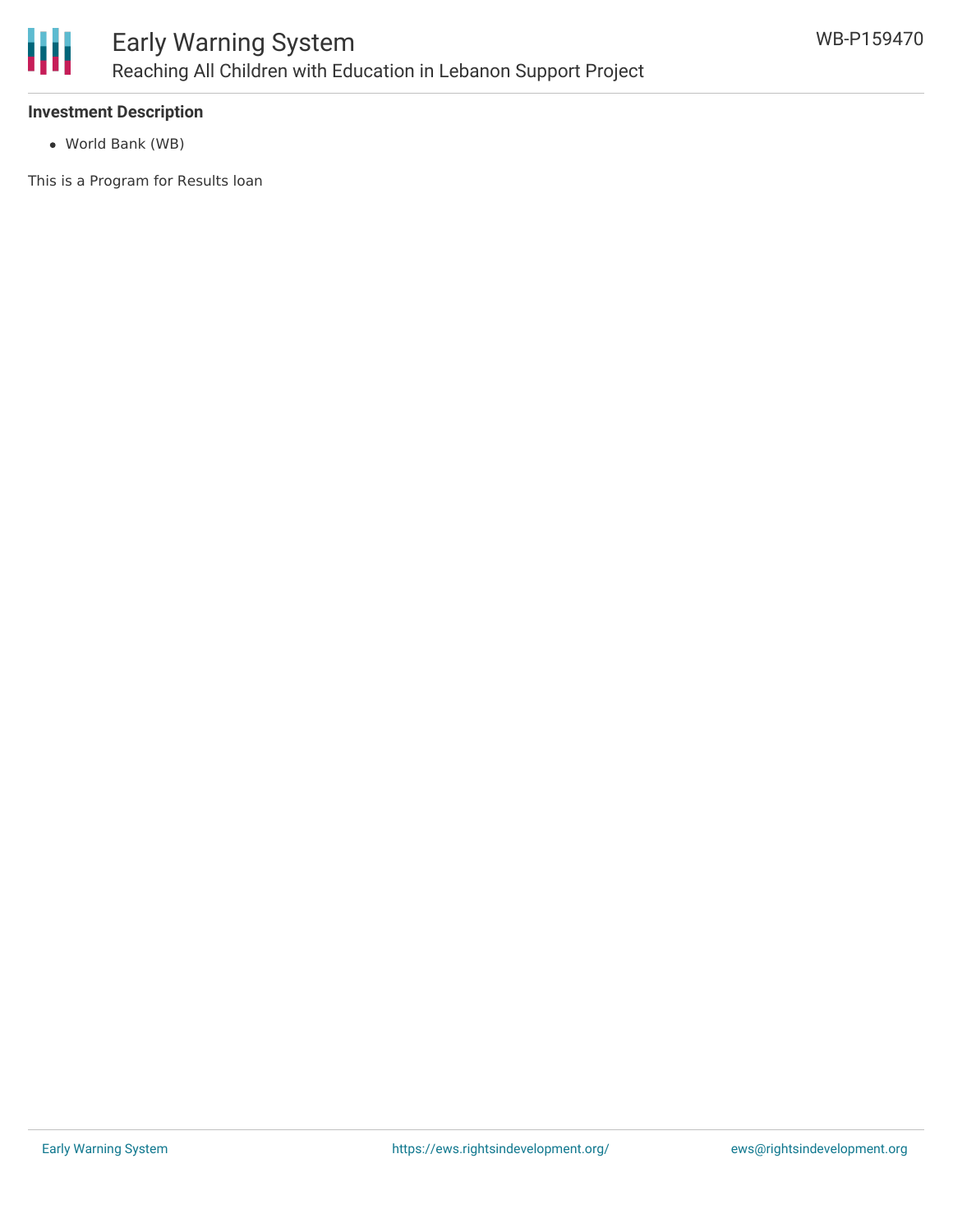

## **Contact Information**

Accountability Mechanism of the World Bank

The World Bank Inspection Panel is the independent complaint mechanism and fact-finding body for people who believe they are likely to be, or have been, adversely affected by a World Bank-financed project. If you submit a complaint to the Inspection Panel, they may investigate to assess whether the World Bank is following its own policies and procedures for preventing harm to people or the environment. You can contact the Inspection Panel or submit a complaint by emailing ipanel@worldbank.org. You can learn more about the Inspection Panel and how to file a complaint at: http://ewebapps.worldbank.org/apps/ip/Pages/Home.aspx.